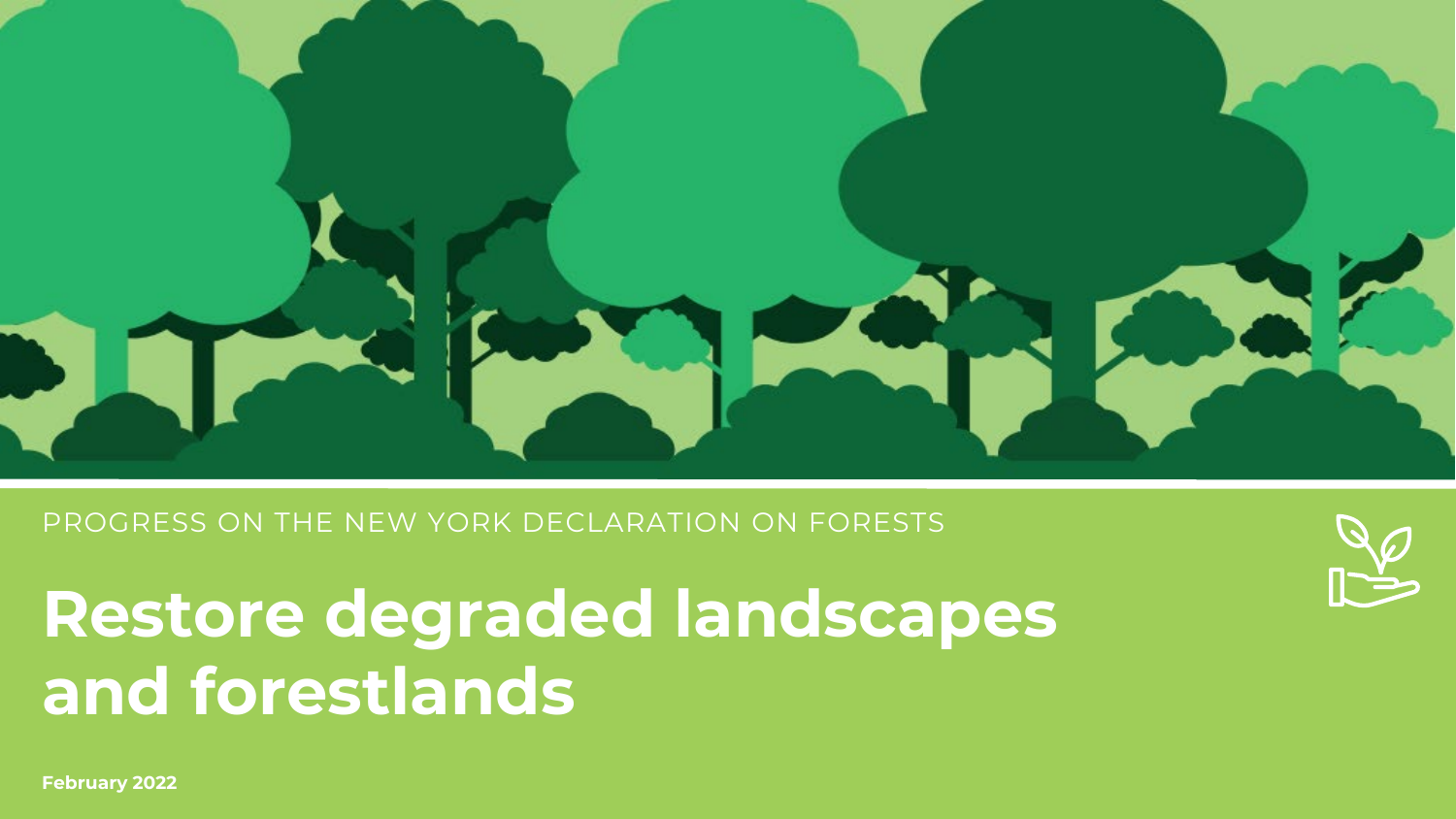

# **Goal 5**

Increase global restoration of degraded landscapes and forestlands to restore and maintain 350 million hectares of landscapes and forestlands by 2030.

## **Restoring natural forests and other degraded lands is critical for limiting climate change and recovering ecosystem function and services.**

There is currently a high degree of political will to restore degraded landscapes, but **translating commitments into action remains a challenge**.

The Bonn Challenge launched in 2011 with the goal of bringing 150 million hectares of the world's deforested and degraded land into restoration by 2020. In 2014, the NYDF adopted the 150-million-hectare goal and extended a new ambition: to **restore and maintain 350 million hectares of landscapes and forestlands by 2030**.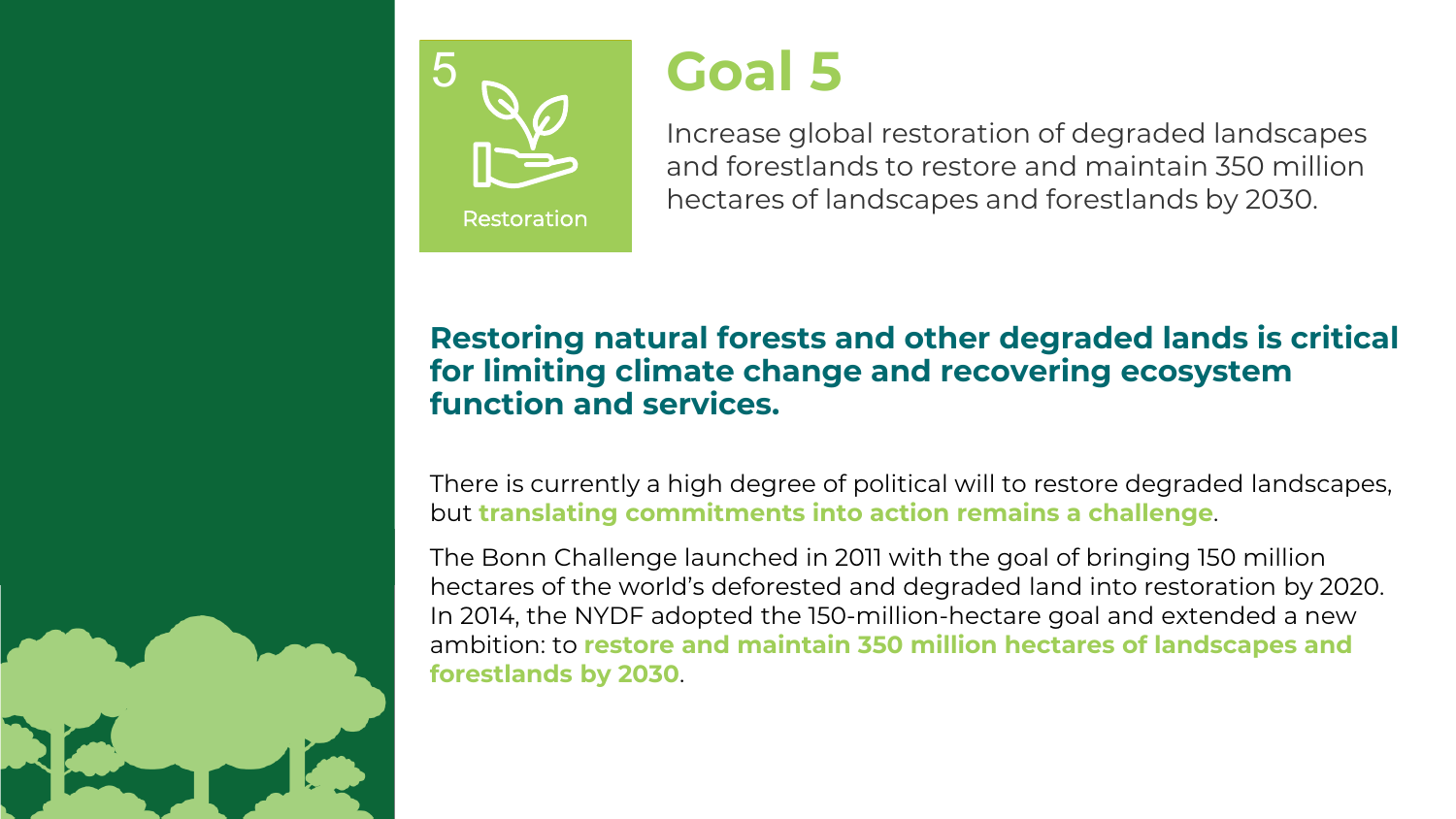## **The target of restoring 150 million hectares of forest by 2020 was not met.**

By 2019, **only 18% of the 2020 goal had been met**. Just 26.7 million hectares of forests were documented to have undergone restoration since 2000. Latin America and East Asia (China) represent the majority of areas under forest restoration between 2000-2019.

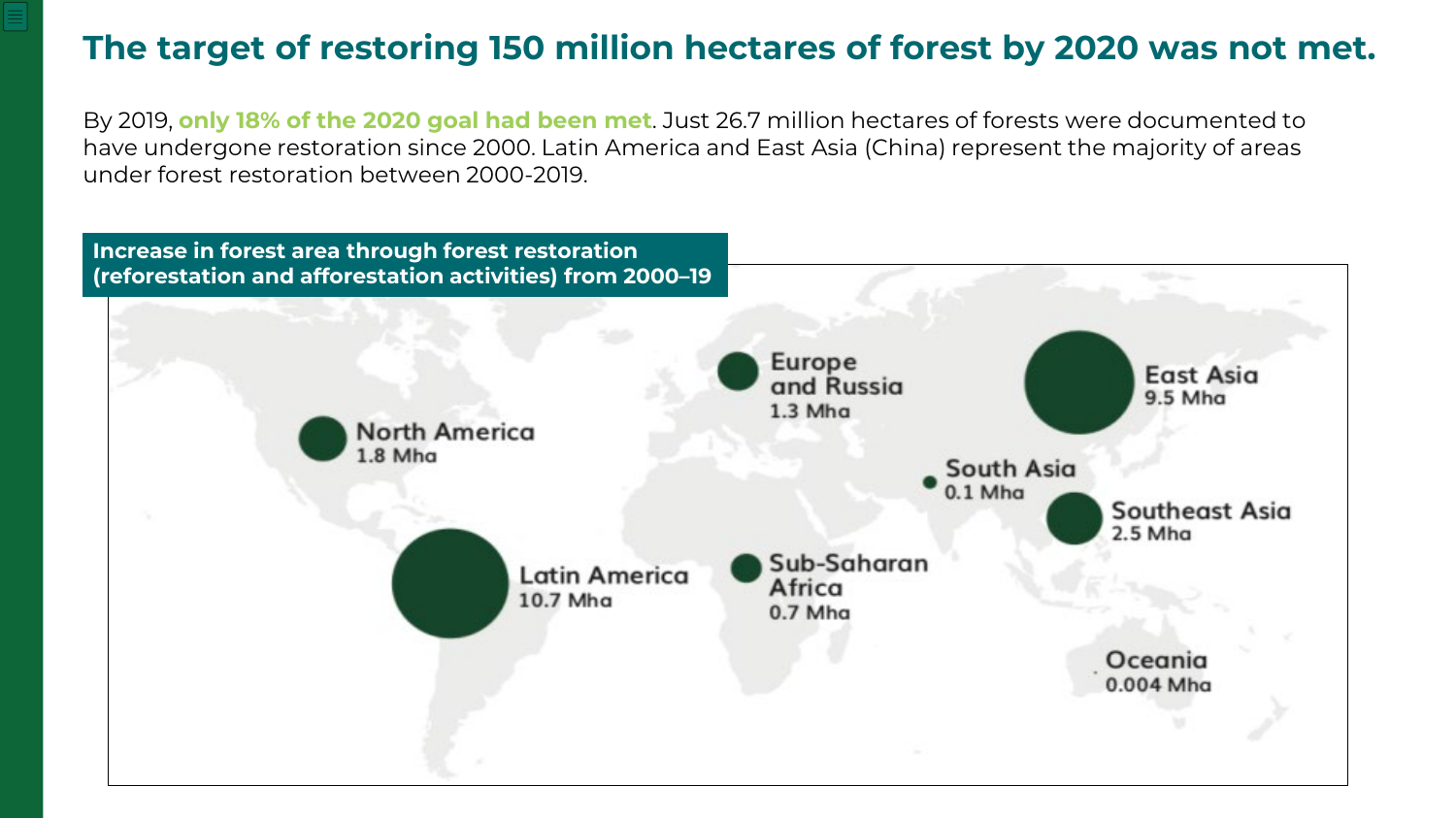# **Since 2011 the average annual rate of forest restoration has decreased by over 1 million hectares, and only 3.1 million hectares have undergone forest restoration since 2011.**

 $\equiv$ 

The majority of the forest cover gained through forest landscape restoration activities 2011 since was in North America, Latin America, and Sub-Saharan Africa. Most restoration types were active ecological restoration, woodlots, natural and assisted regeneration, agroforestry, and afforestation.

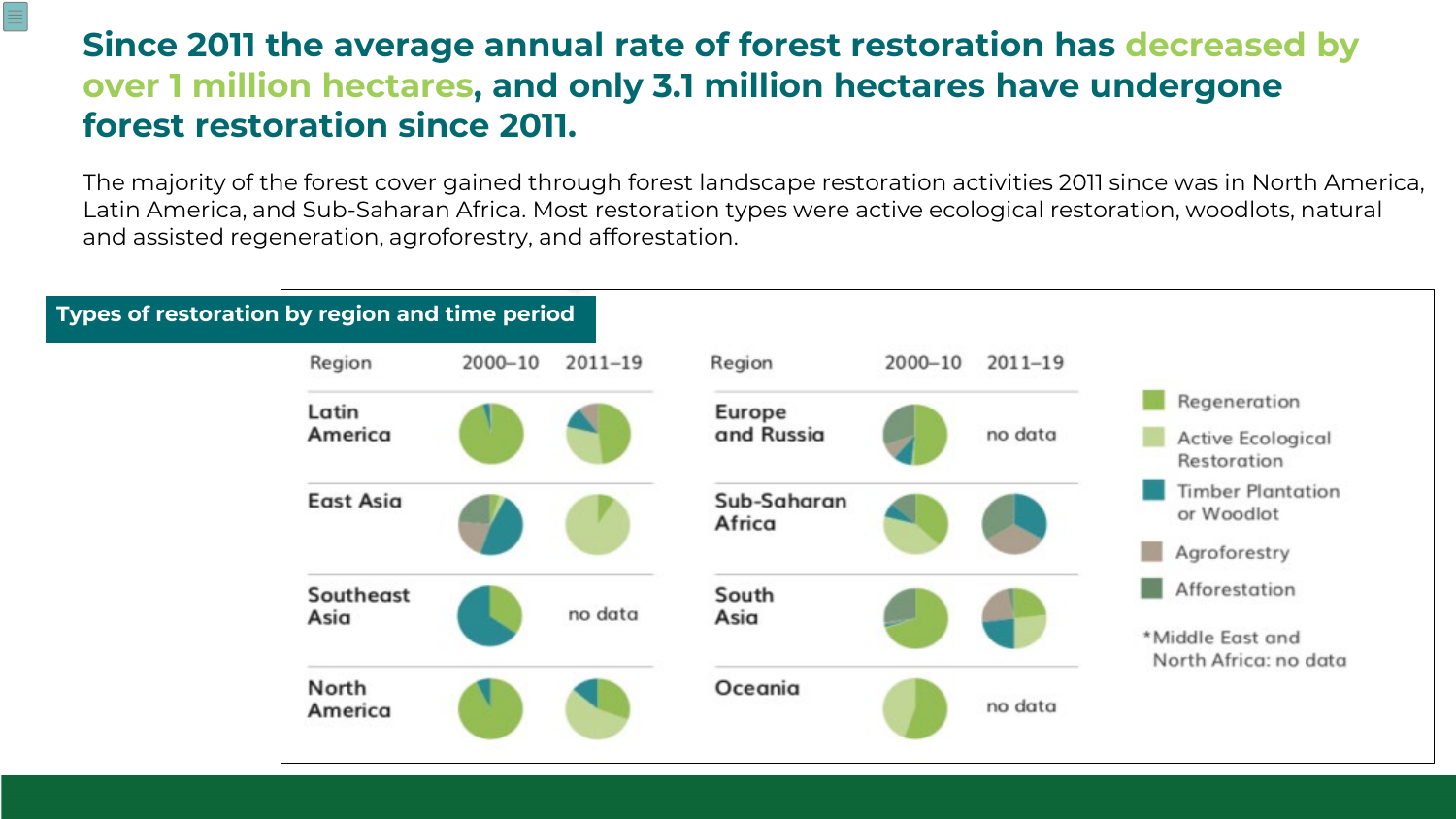# **The complexities of technical monitoring make it difficult to assess restoration progress.**

Restoration and deforestation activities are **decentralized and highly dynamic**, with high numbers of trees gained and lost annually.

While **satellite data on tree cover gain and loss is used as a proxy** for restoration progress, this data cannot identify why that change is happening. For instance, tree cover gained via plantations, abandoned land, or active restoration interventions are often indistinguishable in remotely sensed data.

**Progress can be difficult to interpret because restoration involves many kinds of interventions** – from restocking areas of dense forest cover, to regenerating individual trees on agricultural land, to improving soil stability and productivity.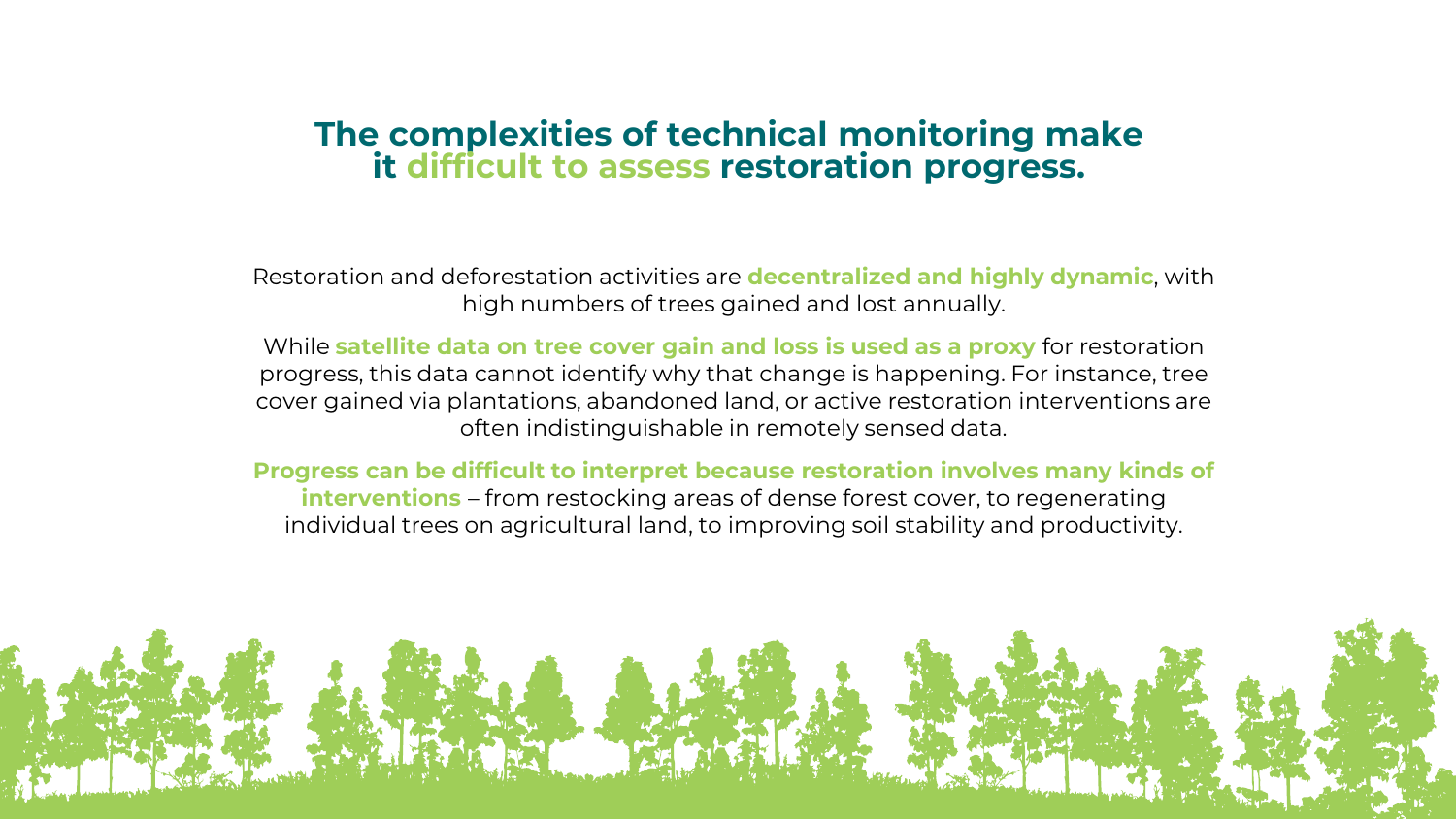## **Trends in both Central America and the Mekong region show that areas of high tree cover gain frequently experience the highest rates of loss.**

#### **Gain in tree cover (left) and net change in tree cover (right) for the period of 2011-18 across six countries of Central America**



In **Central America**, since the Bonn Challenge began in 2011, Belize, Cost Rica, El Salvador, Guatemala, Honduras, and Nicaragua **collectively experienced 1.9 billion hectares of gross tree cover gain**…

…but those gains were **offset by 2.2 billion hectares of tree cover loss**, resulting in a 320 million hectares net loss of tree cover in the region overall.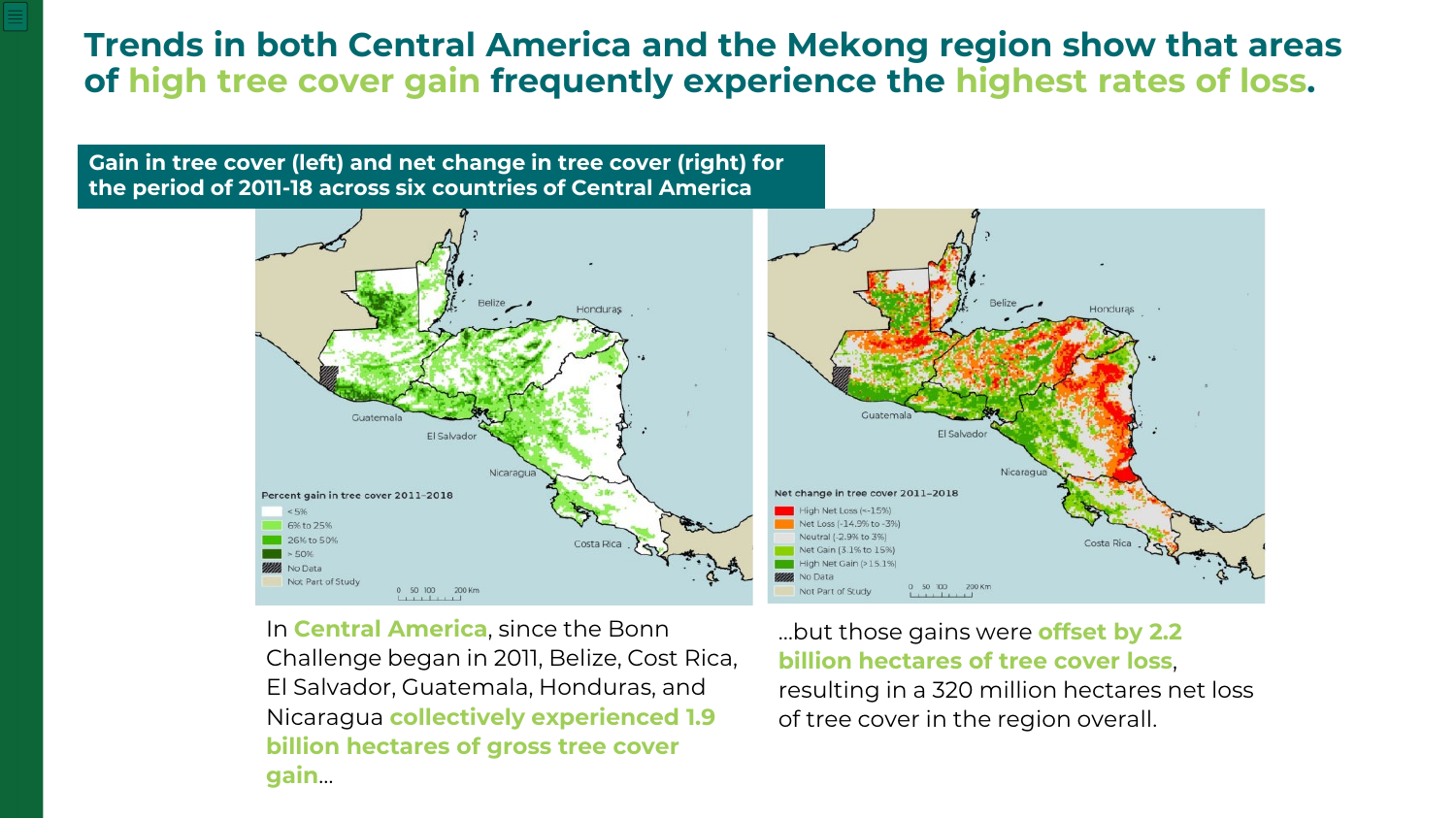# **Signs of progress include the many new initiatives to increase capacity for restoration implementation and monitoring.**

### **Driving implementation:**

 $\triangleright$  e.g. The UN Decade on Ecosystem Restoration kicked off in 2021, with FAO developing the Framework for Ecosystem Restoration Monitoring (FERM) to support implementation across scales.

#### **Driving consistency in methods:**

 $\triangleright$  e.g. The Global Restoration Observatory (GRO), coordinated by Climate Focus, convenes a multistakeholder network to strengthen capacity for restoration monitoring.

## **Streamlining finance:**

 e.g. WRI's Terra Match is designed to link the people who run vetted tree-growing projects with those who want to fund their work; while Land and Carbon Lab offers data, insights, and partnerships towards addressing the global land squeeze.

### **Linking practitioners to resources:**

 $\geq$  e.g. Restor is a science-based open data platform aiming to support local-level restoration.

### **Embedding regenerative strategies in business strategies:**

 A small but growing number of companies are embedding restoration in their business models, supply chains, or sustainability and net-zero commitments.